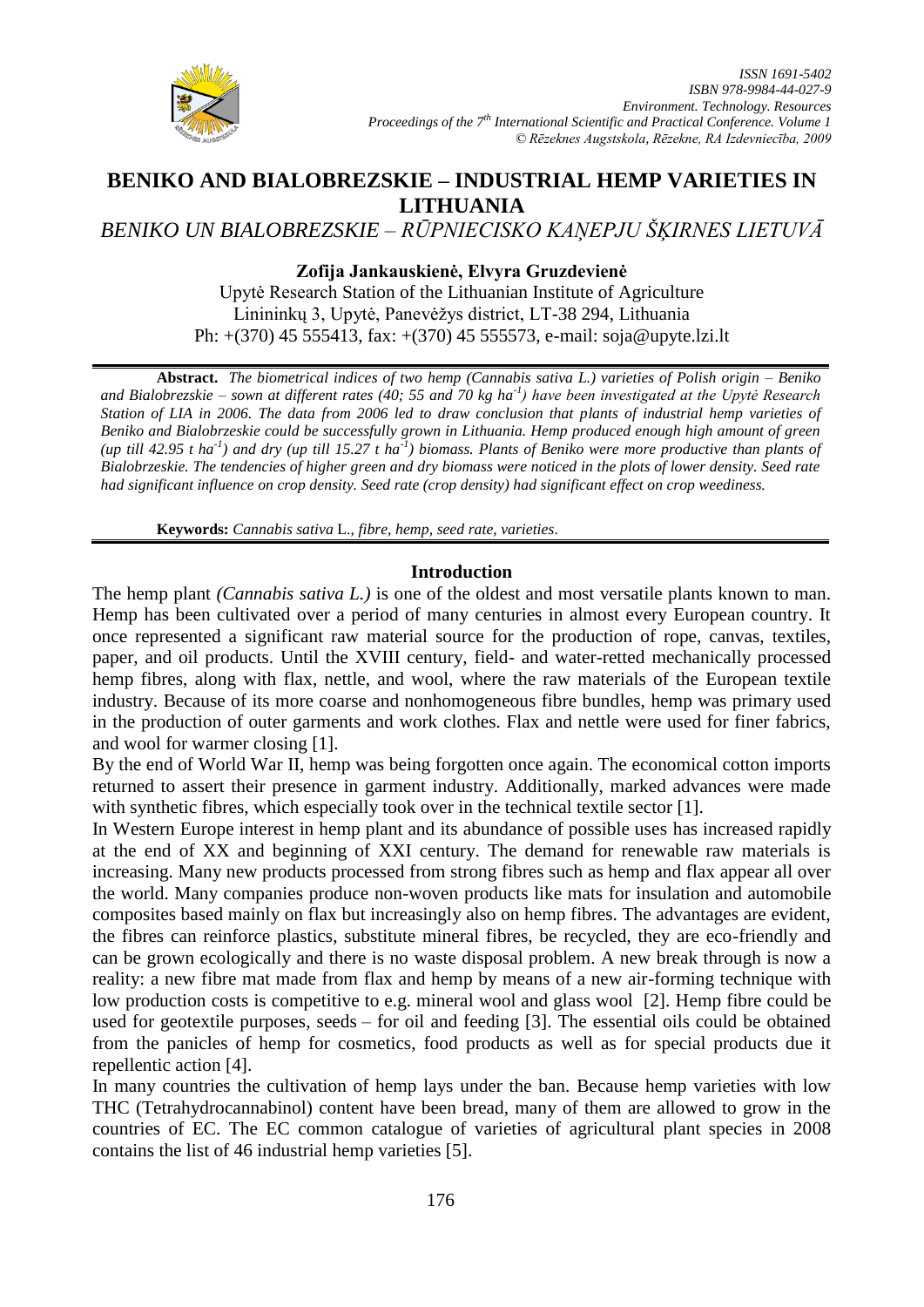It is very difficult to decide which variety from the EC list could be the best to grow in Lithuania. E.P.M. de Meijer reported that from tested 16 hemp accessions, Beniko and Bialobrezskie were the earliest ripening. The most fibrous were Beniko (32.7 %), Uniko-B (28.8-30.8 %), Kompolti (28.0-29.1 %), Bialobrzeskie (29.1-29.5 %) [6].

Some of the industrial hemp varieties included into the EC common catalogue of varieties of agricultural plant species is successfully grown in America. In Canada the following industrial hemp varieties have been evaluated for fibre and grain production in Ontario: Fedora 19, Felina 34, Fedrina 74, Secuieni 1, Irene, Uniko B, Kompolti, Finola (FIN 314) and Anka. Uniko B and Kompolti continued to perform for highest stalk and fibre yields across Ontario [7].

In Poland hemp varieties of Polish origin Beniko and Bialobrezskie were investigated in 1986- 1988. Plants of Bialobrzeskie showed higher seed (550 kg ha<sup>-1</sup>) and stalk (10 000 kg ha<sup>-1</sup>)yield, but the plants of Beniko had higher fibre yield (total fibre yield 2890 kg ha<sup>-1</sup>, long fibre yield 2670 kg ha<sup>-1</sup>) [8]. Investigation in 2000-2001 provided with information that from 14 tested hemp varieties (Beniko, Bialobrezskie, Juso 11, Silesia, Novosadka, Ferimon 12, Felina 34, Futura 77, Kompolti, Fedora 17, Fedora 19, Tibolaj, F x T, Hei Bei) in Poland plants of Beniko and Bialobrezskie had the highest total fibre content (28.5 and 26.9 %, respectively) while the highest stalk yield was obtained from plants of Hei Bei  $(18.9 \text{ tha}^{-1})$  and Kompolti  $(18.0 \text{ tha}^{-1})$  [9].

Hemp production ranges depending on seed rate (crop density). Bocsa and Karus [10] report that optimal sowing density for hemp grown for pulp production is  $40-60$  kg ha<sup>-1</sup> while for textile application (only for fibre) – 70-80 kg ha<sup>-1</sup>. Grabowska and Koziara report that the increase of seed rate caused the decrease of the plant length and diameter. The sowing density of 320-960 seeds per 1 m<sup>2</sup> showed no significant effect on yield in none of tested locations. However, increasing it to 1280 seeds per 1  $m^2$  caused statistically proven decrease of stalk yield [11].

The hypothesis of our investigations – hemp sowing at different rates will effect on crop density, productivity, and other biometrical indices; different hemp varieties will show different yield potential.

### **Materials and methods**

The aim of the investigation was to evaluate the influence of hemp variety and sowing rate on hemp (*Cannabis sativa* L.) productivity, and to discuss which variety would be more suitable to grow in Lithuania.

The investigation was conducted on a Eutri-Endohypogleyic Cambisol [12]. The content of available P<sub>2</sub>O<sub>5</sub> in the soil plough layer was 275 mg kg<sup>-1</sup>, content of K<sub>2</sub>O – 175 mg kg<sup>-1</sup> (determined in A-L extraction), pH<sub>KCl</sub> level – 7.3 (potentiometrically), humus content – 2.31 % (by Thyurin method). In the field rotation hemp followed winter wheat.

Bi-factorial trial was carried out at the Upytė Research Station of LIA in 2006: Factor A – variety  $(A1 - Beniko; A2 - Bialobrzeskie);$  Factor B – sowing rate  $(B1 - 40 \text{ kg ha}^{-1}; B2 - 55 \text{ kg ha}^{-1}; B3 -$ 70 kg ha-1 ). Both of selected varieties are of Polish origin. Varieties were selected following facts, that Poland is the nearest country where hemp breeding is carried out, and the pedoclimatical conditions of Poland could be considered to be most similar to those of Lithuania (in general hemp breeding is carried out in southern countries of EC, therefore those varieties are more adapted to southern pedoclimatical conditions).

Hemp was sown by sowing-machine SLN-1.6 at the middle of May in the plots of 10  $m^2$ , triplicate, harvested in the middle of October by trimmer. The biometrical indices of hemp plants – crop density, weediness, height and stalk diameter in the middle of the stalk at harvesting time, amount of green and dry over ground mass, and fibre content were evaluated. One part of hemp stalk samples (0.5 kg per plot) was water-retted (temperature 37 º С) for 5 days, other part (0.5 kg per plot) was dew-retted on the grassland; then dry straw was scuthched by tool SMT-200. For calculation and statistical evaluation the statistical software developed in the Lithuanian Institute of Agriculture was used [13].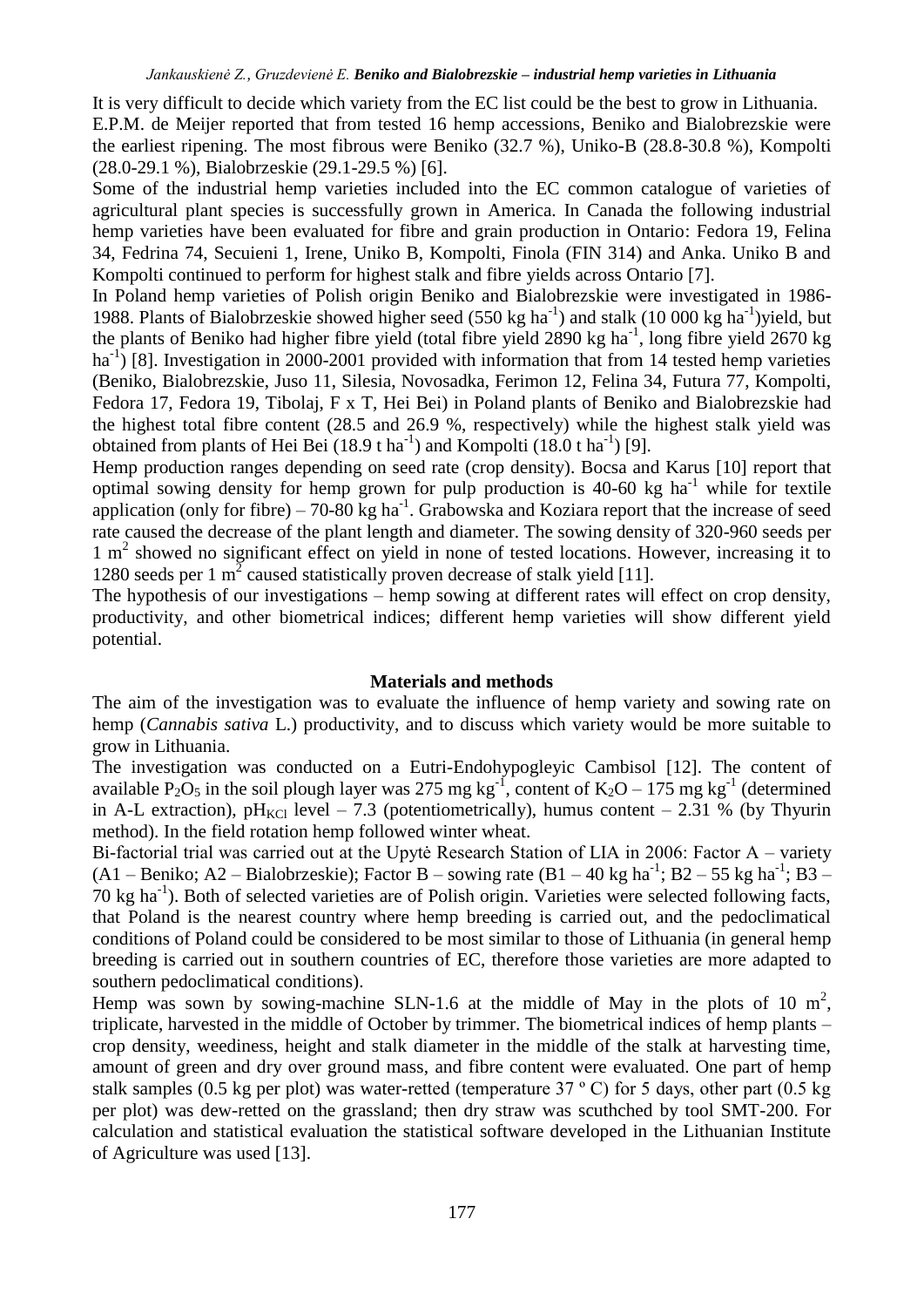Thermal and irrigation conditions during the growing season could be described by one of the most informative agrometeorological indicators – G. Selianinov's hydrothermal coefficient [14]:

$$
HTK = \frac{\Sigma p}{0.1\Sigma t} \tag{1}
$$

where:  $\Sigma p$  – total precipitation (mm) sum during the given period, the temperature of which is above  $10^{\circ}$ C;

 $\Sigma t$  – total sum of active temperatures ( $\rm^{\circ}$ C) of the same period.

If HTK $>1.6$  – excessive irrigation, HTK $=1...1.5$  – optimal irrigation, HTK $=0.9...0.8$  – weak drought,  $HTK=07...0.6$  – moderate drought,  $HTK=05...0.4$  – strong drought,  $HTK<0.4$  – very strong drought.

According to the data presented in Figure 1, it would be fair to say that just after sowing  $(12<sup>th</sup>$  of May) it was enough wet for hemp seed germination. Dry weather was in June and July, but hemp plants didn't suffer from it. The abundant precipitation in August and September allowed hemp plants to thrive, but led to long vegetation period, long flowering period, late seed ripening. Hemp was harvested only in the middle of October.



*Fig. 1.* **Hydrothermal coefficient** (Upytė, 2006)

#### **Results and discussion**

The beginning of hemp seed germination was noticed on  $21<sup>st</sup>$  of May, e.i., on  $9<sup>th</sup>$  day after sowing. Few days later the crop was fully emerged, the seedlings had first pair of true leaves. Visually any differences between seedlings of different varieties haven't been noticed. On the 29<sup>th</sup> of May plants had already the second pair of true leaves, and differences between plots sown at different seed rate have been noticed. On  $8<sup>th</sup>$  of June plats were already 13-16 cm in height; on  $23<sup>rd</sup>$  of June – 60-80 cm, on  $7<sup>th</sup>$  of July – above 1 m (some plants reached even 1.5-1.7 m height). One week later hemp plants' height was already about 1.8-2 m. On the  $25<sup>th</sup>$  of July hemp started flowering. After heavy precipitation some hemp plants at the plot side have lodged. At the beginning of September hemp was still flowering, the seeds were milky, still immature. Some maturated hemp seeds were found on the  $5<sup>th</sup>$  of October. It was noticed, that some birds are attacking hemp crop and picking hemp seed from growing plants. At hemp harvesting time  $(16^{th} \text{ of October})$ approximately all seeds in hemp plots have been eaten. Hemp was harvested by trimmer, leaving the stubble of 3-5 cm. Hemp in 2006 was growing about 22 weeks (157 days).

Before harvesting hemp crop density and weediness have been evaluated. Significant differences in crop density were noticed for Beniko and Bialobrzeskie (Table 1), and this could be the result of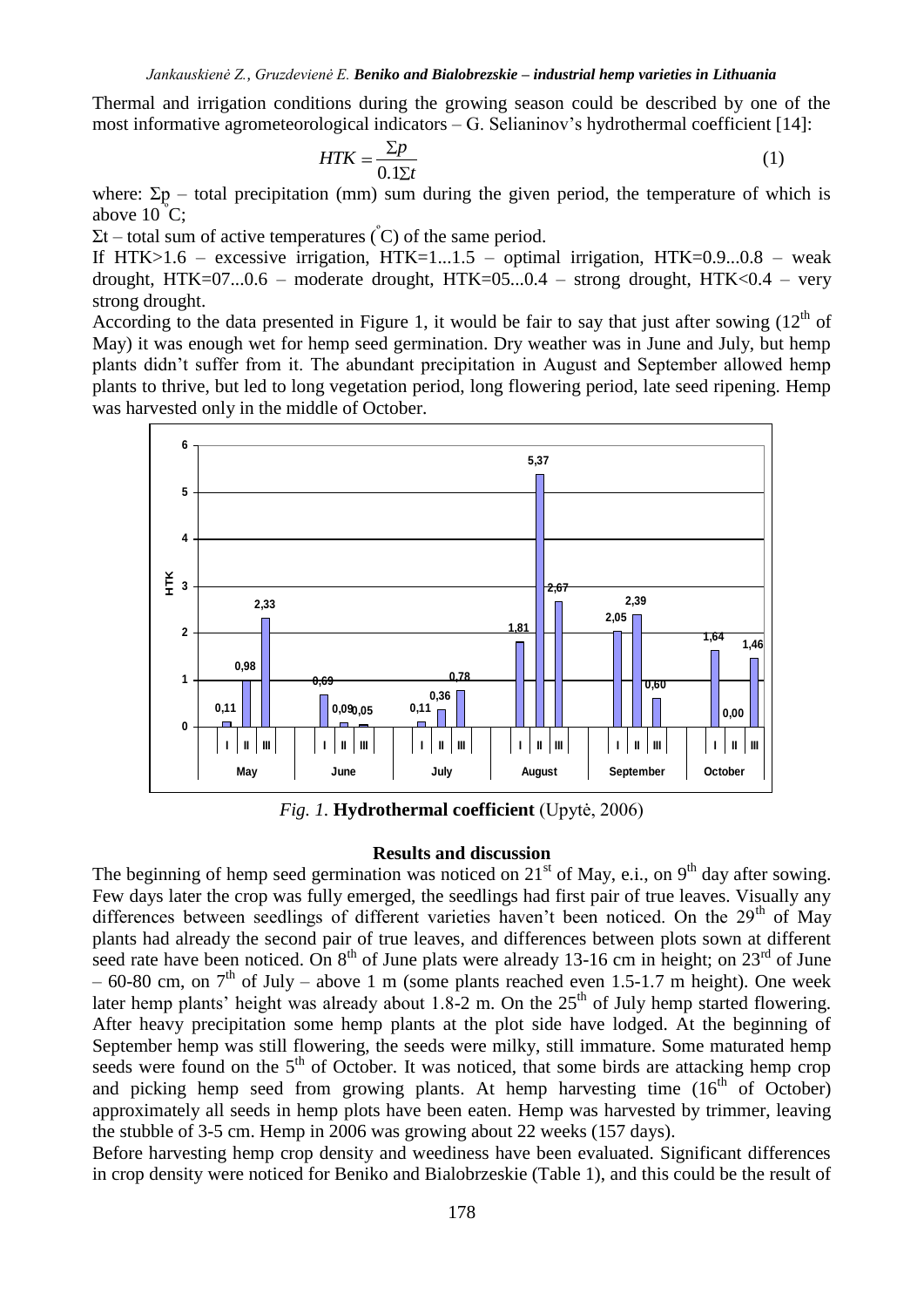### *Jankauskienė Z., Gruzdevienė E. Beniko and Bialobrezskie – industrial hemp varieties in Lithuania*

different weight of 1000 seed (Beniko – 15.56 g; Bialobrzeskie – 14.65 g). As it was expected, seed rate also had significant influence on crop density – the highest crop density (in average 236 units m<sup>-2</sup>) was obtained sowing 70 kg ha<sup>-1</sup>, the lowest (in average 100 units m<sup>-2</sup>) – sowing 40 kg  $ha^{-1}$ .

*Table 1.*

## **The influence of variety and seed rate on hemp crop density (units m-2 ) before harvesting** (Upytė, 2006)

| <b>Variety</b>                                                                                       | Seed rate (Factor B)             |                  |                  | <b>Mean for</b>          |
|------------------------------------------------------------------------------------------------------|----------------------------------|------------------|------------------|--------------------------|
| (Factor A)                                                                                           | $40 \text{ kg}$ ha <sup>-1</sup> | 55 kg ha $^{-1}$ | 70 kg ha $^{-1}$ | factor A                 |
| Beniko                                                                                               | 94                               |                  | 197              | 141                      |
| Bialobrzeskie                                                                                        | 106                              | 148              | 274              | 176                      |
| Mean for factor B                                                                                    | 100                              | 140              | 236              | $\overline{\phantom{0}}$ |
| $LSD_{05}$ (variety) = 10.3 $LSD_{05}$ (seed rate) = 14.6<br>$LSD_{05}$ (variety x seed rate) = 23.0 |                                  |                  |                  |                          |

Seed rate (crop density) had significant effect on crop weediness (Table 2). The amount of weeds in hemp crop at harvesting was quite low – only 1-6 plants  $m<sup>-2</sup>$ . More weeds were found at thin crop. The main part of weeds found at hemp harvesting time consisted of white goosefoots (*Chenopodium album* L.).

*Table 2.*

### **The influence of variety and seed rate on hemp crop weediness (units m-2 ) before harvesting**  $(IInvte<sup>-2006</sup>)$

| <b>Variety</b>                                                                                           | $\sim$ $\mu$ , $\sim$ $\sim$ $\sim$ $\sim$ $\mu$<br>Seed rate (Factor B) | <b>Mean for</b>  |                  |                          |
|----------------------------------------------------------------------------------------------------------|--------------------------------------------------------------------------|------------------|------------------|--------------------------|
| (Factor A)                                                                                               | $40 \text{ kg}$ ha <sup>-1</sup>                                         | 55 kg ha $^{-1}$ | 70 kg ha $^{-1}$ | factor A                 |
| Beniko                                                                                                   | 6.0                                                                      |                  |                  | 2.4                      |
| Bialobrzeskie                                                                                            | 4.7                                                                      |                  |                  | 2.9                      |
| Mean for factor B                                                                                        | 5.3                                                                      |                  |                  | $\overline{\phantom{0}}$ |
| $LSD05$ (variety) = 1.38<br>$LSD_{05}$ (seed rate) = 1.96 LSD <sub>05</sub> (variety x seed rate) = 3.09 |                                                                          |                  |                  |                          |

In 2006 hemp produced enough high amount of green over ground (stalks, leaves and panicles) mass (up till 42.95 t ha<sup>-1</sup>) (Table 3). Plants of Beniko were more productive than plants of Bialobrzeskie (significant differences). Seed rate didn't show significant influence on the yield of green over ground mass – only tendencies of higher green biomass were noticed in the plots of lower density (differences not significant).

*Table 3.*

## **The influence of variety and seed rate on hemp green biomass yield (kg ha-1 )**   $(1)$ nytė, 2006)

| <b>Variety</b>                                                                                                           | $U$ $V$ $V$ $V$ $V$ $V$ $V$<br>Seed rate (Factor B) |                  |                  | <b>Mean for</b>          |
|--------------------------------------------------------------------------------------------------------------------------|-----------------------------------------------------|------------------|------------------|--------------------------|
| (Factor A)                                                                                                               | $40 \text{ kg}$ ha <sup>-1</sup>                    | 55 kg ha $^{-1}$ | 70 kg ha $^{-1}$ | factor A                 |
| Beniko                                                                                                                   | 42 952                                              | 39 857           | 39 810           | 40 873                   |
| Bialobrzeskie                                                                                                            | 34 28 6                                             | 34 810           | 33 0 95          | 34 064                   |
| Mean for factor B                                                                                                        | 38 619                                              | 37 333           | 36452            | $\overline{\phantom{0}}$ |
| $LSD_{05}$ (variety) = 1 511.0 LSD <sub>05</sub> (seed rate) = 2 136.8 LSD <sub>05</sub> (variety x seed rate) = 3 378.6 |                                                     |                  |                  |                          |

According to the data of hemp green biomass and amount of crop moisture content at harvesting (it was about 63.6-66.9 %), the yield of dry hemp biomass was calculated. Plants of Beniko showed higher productivity than that of Bialobrzeskie (significant differences) (Table 4). The tendencies of higher dry biomass were noticed in plots of lower density (differences not significant).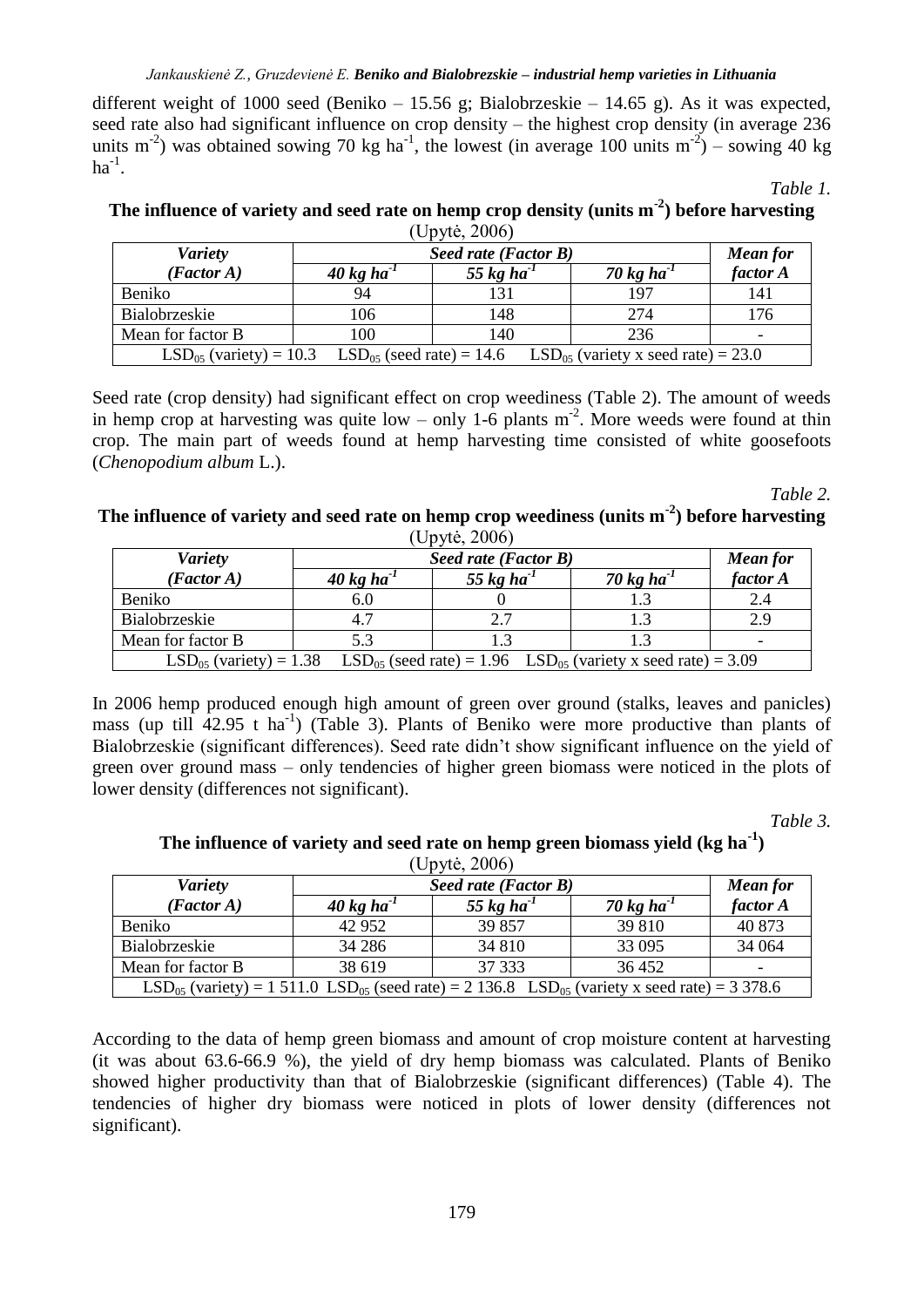| (Uv VU, ZUU)                                                                                             |                                  |                  |                  |                          |  |
|----------------------------------------------------------------------------------------------------------|----------------------------------|------------------|------------------|--------------------------|--|
| <b>Variety</b>                                                                                           | Seed rate (Factor B)             |                  |                  | <b>Mean for</b>          |  |
| (Factor A)                                                                                               | $40 \text{ kg}$ ha <sup>-1</sup> | 55 kg ha $^{-1}$ | 70 kg ha $^{-1}$ | factor A                 |  |
| Beniko                                                                                                   | 15 267                           | 14 5 42          | 13888            | 14 5 6 6                 |  |
| Bialobrzeskie                                                                                            | 12 070                           | 12 113           | 10 948           | 11710                    |  |
| Mean for factor B                                                                                        | 13 668                           | 13 3 27          | 12418            | $\overline{\phantom{a}}$ |  |
| $LSD_{05}$ (variety) = 971.6 $LSD_{05}$ (seed rate) = 1 374.1 $LSD_{05}$ (variety x seed rate) = 2 172.6 |                                  |                  |                  |                          |  |

**The influence of variety and seed rate on hemp dry biomass yield (kg ha-1 )**  $(1)$ nytė, 2006)

The stalks of Beniko plants ware by 7 cm taller than that of Bialobrzeskie (Table 5). We should remind that total plant height would be taller by approximately 5 cm, when taking into account the length of stubble left on the field. Significant differences in plant height were found in the plots of different crop density – plants were taller (even by 20 cm) in thin crop and lower – in thick crop. The same results were described by Grabowska, Koziara [11].

*Table 5.*

*Table 4.*

#### **The influence of variety and seed rate on hemp plant height (m) at harvesting**  $(1)$ nytė, 2006)

| $(QD)$ vic, $ZUUU$                                                                                          |                                  |                        |               |                 |  |
|-------------------------------------------------------------------------------------------------------------|----------------------------------|------------------------|---------------|-----------------|--|
| <b>Variety</b>                                                                                              | Seed rate (Factor B)             |                        |               | <b>Mean for</b> |  |
| (Factor A)                                                                                                  | $40 \text{ kg}$ ha <sup>-1</sup> | 55 kg ha <sup>-1</sup> | 70 kg ha $^1$ | factor A        |  |
| Beniko                                                                                                      | 2.29                             | 2.18                   | 2.13          | 2.20            |  |
| Bialobrzeskie                                                                                               | 2.28                             | 2.10                   | 2.02          | 2.13            |  |
| Mean for factor B                                                                                           | 2.28                             | 2.14                   | 2.08          | -               |  |
| $LSD05$ (variety) = 0.050<br>$LSD_{05}$ (seed rate) = 0.071 LSD <sub>05</sub> (variety x seed rate) = 0.112 |                                  |                        |               |                 |  |

Technical hemp stalk length was measured from the foot part of stalk up till first left leaves and panicles. Tendencies of longer technical stalk part in Beniko plants could be observed (Table 6). Also tendencies of longer technical stalk part could be noticed in thin crop (except crop of Beniko).

*Table 6.*

## **The influence of variety and seed rate on technical hemp plant height (m) at harvesting** (Upytė, 2006)

| <b>Variety</b>                                                                                          | Seed rate (Factor B)             |                  |                  | <b>Mean for</b>          |
|---------------------------------------------------------------------------------------------------------|----------------------------------|------------------|------------------|--------------------------|
| (Factor A)                                                                                              | $40 \text{ kg}$ ha <sup>-1</sup> | 55 kg ha $^{-1}$ | 70 kg ha $^{-1}$ | factor A                 |
| Beniko                                                                                                  | 1.76                             | 1.81             | 1.78             | 1.79                     |
| Bialobrzeskie                                                                                           | 1.87                             | 1.76             | 1.68             | 1.77                     |
| Mean for factor B                                                                                       | 1.82                             | . 79             | 1.73             | $\overline{\phantom{a}}$ |
| $LSD_{05}$ (seed rate) = 0.071 $LSD_{05}$ (variety x seed rate) = 0.112<br>$LSD_{05}$ (variety) = 0.050 |                                  |                  |                  |                          |

The stalk diameter of Beniko plants was higher then that of Bialobrzeskie (Table 7). Significant differences in stalk diameter were found when sowing 40 kg ha<sup>-1</sup> and when compared to that of sowing rates of 55 kg ha<sup>-1</sup> and 70 kg ha<sup>-1</sup>. But we didn't find any significant differences in diameter when sowing 55 kg ha<sup>-1</sup> and 70 kg ha<sup>-1</sup>.

*Table 7.*

#### **The influence of variety and seed rate on hemp stalk diameter (cm) at harvesting** (Upytė, 2006)

| $\sqrt{v}$                                                                                                 |                                  |                  |                  |                          |  |
|------------------------------------------------------------------------------------------------------------|----------------------------------|------------------|------------------|--------------------------|--|
| <b>Variety</b>                                                                                             | Seed rate (Factor B)             |                  |                  | <b>Mean for</b>          |  |
| (Factor A)                                                                                                 | $40 \text{ kg}$ ha <sup>-1</sup> | 55 kg ha $^{-1}$ | 70 kg ha $^{-1}$ | factor A                 |  |
| Beniko                                                                                                     | 0.68                             | 0.63             | 0.59             | 0.63                     |  |
| Bialobrzeskie                                                                                              | 0.66                             | 0.56             | 0.54             | 0.59                     |  |
| Mean for factor B                                                                                          | 0.67                             | 0.59             | 0.57             | $\overline{\phantom{a}}$ |  |
| $LSD_{05}$ (variety) = 0.031<br>$LSD_{05}$ (seed rate) = 0.044<br>$LSD_{05}$ (variety x seed rate) = 0.070 |                                  |                  |                  |                          |  |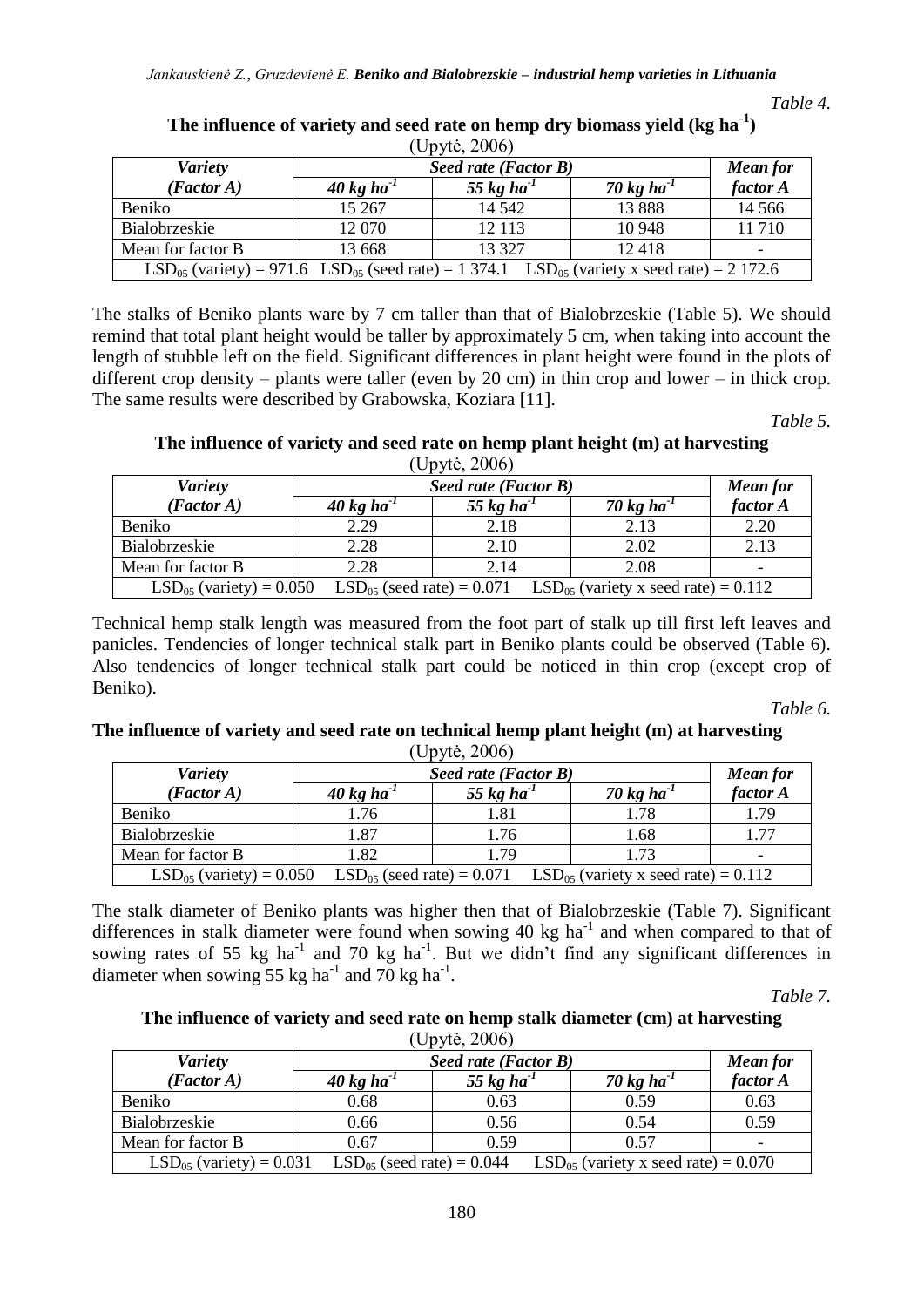### *Jankauskienė Z., Gruzdevienė E. Beniko and Bialobrezskie – industrial hemp varieties in Lithuania*

The fibre content in hemp stalks was found to be different after stalk dew-retting and water-retting (Tables 8 and 9). Any significant differences in fibre content weren't found in 2006. We can see tendencies that Bialobrzeskie plants had slightly higher content of dew-retted fibre; higher dewretted fibre content was obtained in thin crop (Table 8).

*Table 8.*

## **The influence of variety and seed rate on hemp fibre content (%) in stalks after dew-retting**  $(IInvte^2 2006)$

| <b>Variety</b>                                                                                          | Seed rate (Factor B)             |                        |                  | <b>Mean for</b> |
|---------------------------------------------------------------------------------------------------------|----------------------------------|------------------------|------------------|-----------------|
| (Factor A)                                                                                              | $40 \text{ kg}$ ha <sup>-1</sup> | 55 kg ha <sup>-1</sup> | 70 kg ha $^{-1}$ | factor A        |
| Beniko                                                                                                  | 12.3                             | 12.0                   | 13.3             | 12.6            |
| Bialobrzeskie                                                                                           | 12.7                             | 117                    | 15.0             | 13.1            |
| Mean for factor B                                                                                       | 12.5                             | 11.8                   | 14.2             |                 |
| $LSD_{05}$ (variety) = 1.033 $LSD_{05}$ (seed rate) = 1.460<br>$LSD_{05}$ (variety x seed rate) = 2.309 |                                  |                        |                  |                 |

Beniko plants had slightly higher content of water-retted fibre; established water-retted fibre content was very similar in all plots of different crop density (Table 9).

*Table 9.*

## **The influence of variety and seed rate on hemp fibre content (%) in stalks after water-retting**  (Upytė, 2006)

| <b>Variety</b>                                                                                                        | Seed rate (Factor B)             |                        |                  | <b>Mean</b> for          |  |
|-----------------------------------------------------------------------------------------------------------------------|----------------------------------|------------------------|------------------|--------------------------|--|
| (Factor A)                                                                                                            | $40 \text{ kg}$ ha <sup>-1</sup> | 55 kg ha <sup>-1</sup> | 70 kg ha $^{-1}$ | factor A                 |  |
| Beniko                                                                                                                | 20.3                             | 19.7                   | 19.7             | 19.9                     |  |
| Bialobrzeskie                                                                                                         | 18.0                             | 18.3                   | 19.0             | 18.4                     |  |
| Mean for factor B                                                                                                     | 19.2                             | 19.0                   | 19.3             | $\overline{\phantom{0}}$ |  |
| $LSD_{05}$ (variety) = 1.246<br>$\text{LSD}_{05}$ (seed rate) = 1.762 LSD <sub>05</sub> (variety x seed rate) = 2.787 |                                  |                        |                  |                          |  |

### **Conclusions**

- 1. The trial carried out in 2006 led to draw conclusion that plants of industrial hemp varieties of Polish origin – Beniko and Bialobrzeskie – could be successfully grown in Lithuania.
- 2. In 2006 hemp produced enough high amount of green (up till  $42.95$  t ha<sup>-1</sup>) and dry (up till 15.27 t ha<sup>-1</sup>) over ground mass. Plants of Beniko were more productive than plants of Bialobrzeskie. The tendencies of higher green and dry biomass were noticed in the plots of lower density.
- 3. Neither of two investigated factors showed significant influence on fibre content in 2006.
- 4. Seed rate had significant influence on crop density.
- 5. Seed rate (crop density) had significant effect on crop weediness.
- 6. The stalks of Beniko plants ware by 7 cm taller than that of Bialobrzeskie. Significant differences in plant height were found in the plots of different crop density – plants were taller (even by 20 cm) in thin crop and lower – in thick crop.
- 7. The diameter of hemp stalks was lesser when sowing 55 kg ha<sup>-1</sup> and 70 kg ha<sup>-1</sup> then that when sowing 40 kg ha<sup>-1</sup>. But we didn't find any significant differences in diameter when sowing 55 kg ha<sup>-1</sup> and 70 kg ha<sup>-1</sup>.

## **Acknowledgment**

The authors thank the Lithuanian Ministry of Agriculture for the financial support.

## **Bibliography**

- 1. Bocsa I., Karus M. The cultivation of hemp: botany, varieties, cultivation and harvesting. 1998. Hemptech, Sebastopol, California. 186 p.
- 2. Pallesen B.E., Eriksen M.E. New technology for natural fiber applications. Production, Processing and use of natural fibres, 10-11 September, Potsdam, Potsdam-Bornim, 2002. p. 79.